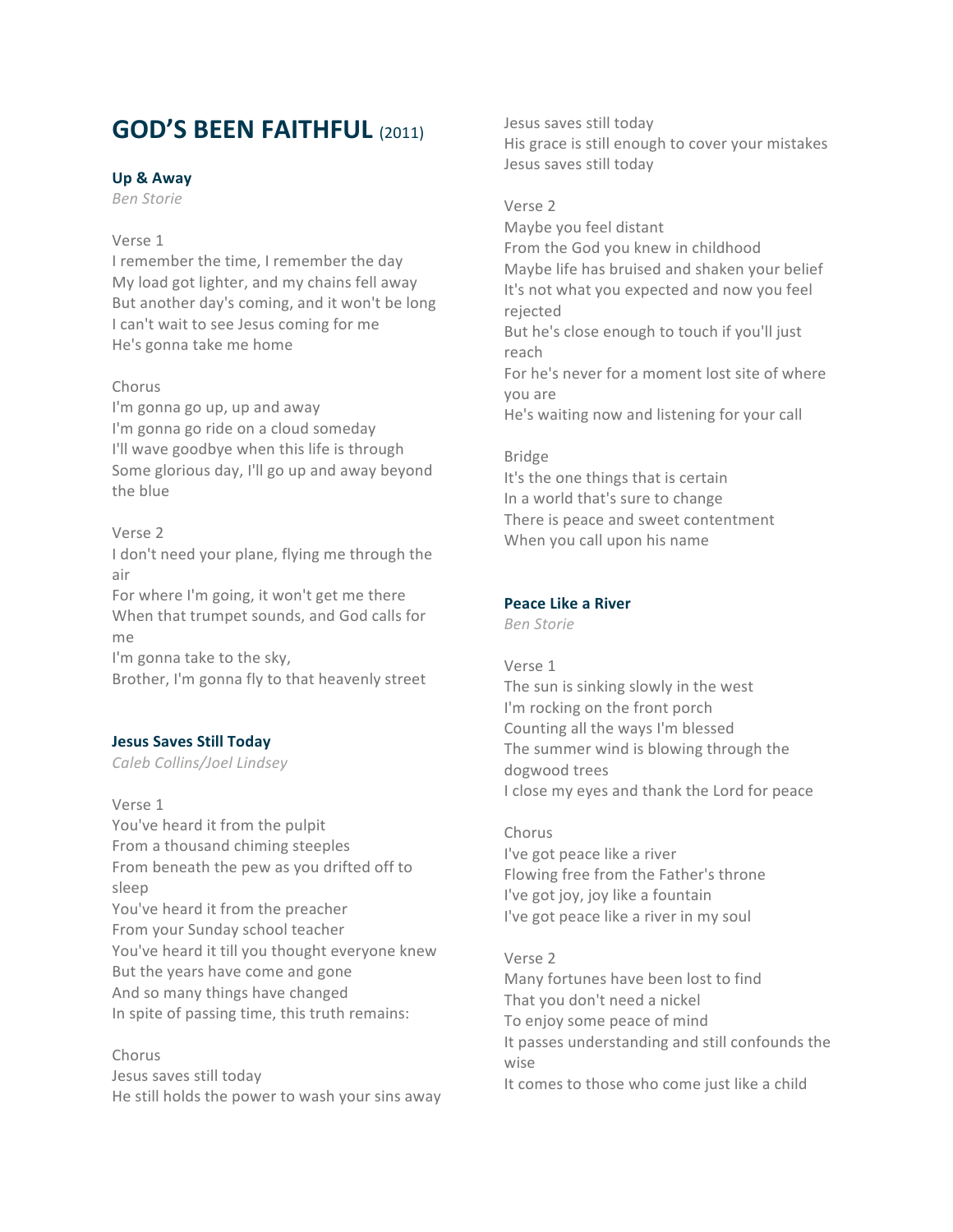Bridge Peace, peace, like a river

### **Glorious Appearing**

*Joel Lindsey/Sue C. Smith*

### Verse 1

Blow the trumpet loud in Zion Sing the song to spread the word For the time is quickly passing There are souls who have not heard

### Chorus

There's a glorious appearing That is coming any day For the time of Christ is nearing And he could be on his way He may call us home at midnight He may split the sky at noon There's a glorious appearing That is coming any day

### Verse 2

As we watch the news unfolding We can clearly see the signs What the bible said would happen Is right here before our eyes

### **Hope Lives Again**

*Marty Funderburk/Belina Smith*

### Verse 1

After three days they went to the grave That held the body of their Lord But the sunrise revealed the stone that had sealed His tomb was rolled from the door Then an angel appeared and said, "Why seek the living among the dead?"

## Chorus

Hallelujah, He is risen Hallelujah, hope lives again Death has died and sin's forgiven The grave could never hold him The crucified is now alive

Let the celebration begin Hallelujah, He is risen Hallelujah, hope lives again

### Bridge

Resurrection day proclaims Hallelujah, he is risen Every promise still remains Hope lives again That empty tomb, still testifies Hallelujah, he is risen Christ the Lord now reigns on high Come worship him

### **39 Chapters Later**

*Joel Lindsey/Kyla Rowland*

### Verse 1

Job chapter 3 finds a man in great sorrow Mourning the loss of his houses and lands His children are gone, his body is broken He lies in the ashes unable to stand He lies in the ashes unable to stand

Job chapter 3, Satan has tried him But God set a limit, you can't take his life This was the scene of such conversation Job lay in hopelessness wanting to die Job lay in hopelessness wanting to die

## Chorus

But 39 chapters later he rose Up from the ashes coming forth gold From the fire of his trials Job knew God was greater 39 chapters later

### Verse 2

Your in chapter 3 and you want a way out The journey's too hard, will this be your demise? Doubt makes you weary, but faith moves you on In 39 chapters, you will arise In 39 chapters, you will arise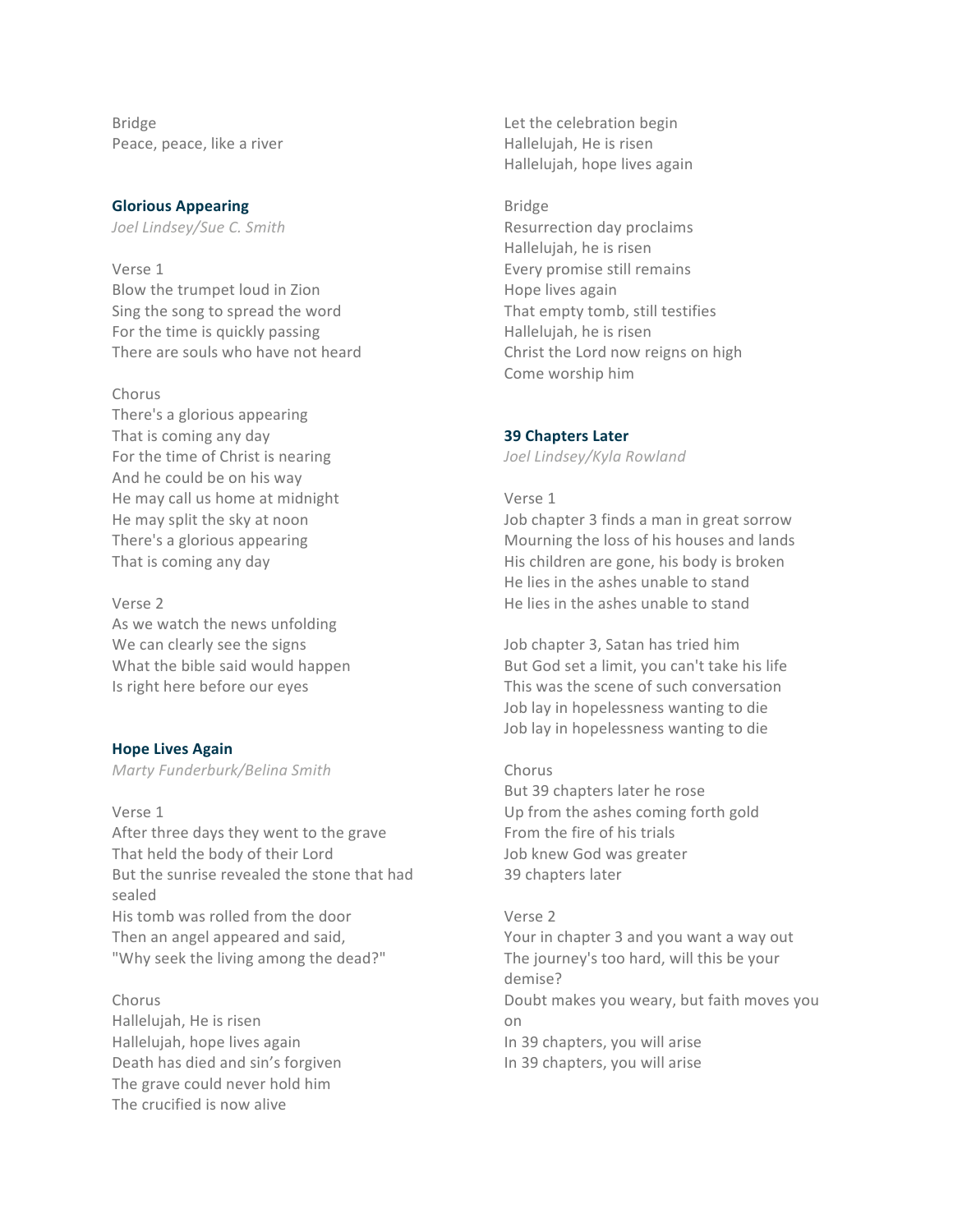### **God's Been Faithful**

*Scott Inman/Rodney Griffin*

Verse 1 When the Lord found me wandering aimlessly Lost and lonely, hope was gone There he saved my soul, gave me peace untold He's been the rock that I've depended on

### Chorus

God's been faithful, He's been faithful No matter the struggle, whatever my need In my darkest hour, there's healing power God's been faithful, faithful to me

### Verse 2

Through the years he's been my unfailing friend Every longing, satisfied On the mountain high, through the desert dry He's brought me through my trials every time

### **Not Givin' In To Givin' Up**

*Joseph Habedank/Matthew Holt*

Verse 1 I keep on runnin' into trouble My problems start to double Every time I try to find a way out Of this life I'm less than living, I'm far from being driven In this prison better known as self-doubt I feel like throwin' in the towel Just quitting here and now But I know that won't solve a thing So I'll keep a pressin' on and quit distressin' 'Cause I still got a song to sing

### Chorus

I'm not givin' in to givin' up I'm still drinkin' from a Heavenly cup I'm overflowin' with the Savior's love I've had some bad days, but I'm risin' above My circumstances are getting better it seems, My situations are looking brighter to me So when it feels like the door to livin' is shut I'm not givin' in to givin' up

Verse 2 Well, now, I'm finally believin' this comfort I'm receivin' Is relievin' me from the depths of despair Since I've made a resolution To drop my own conclusions And trust that He will always be there I'm no longer in a hurry to run back in to worry For I've set my sights on somethin' more It's more than just a feelin' since He began revealin' All the things He has in store

### **But For a Cross**

*Marty Funderburk/Caleb Collins*

Verse 1 All that I am All I will be I owe it all to Calvary For there on a hill There in my place My pardon was purchased My guilt was erased

### Chorus

But for a Cross, but for a thorny crown I would be lost, no hope of being found I could not pay redemption's cost Where would I be today, but for a Cross

Verse 2 Still stained with blood It stands today And cries forgive them Atonement made All who are bound Can be let go free For mercy still flows down That old rugged tree

Verse 3 One day I'll stand On Heaven's shore Praising the Lamb I've long adored In one mighty voice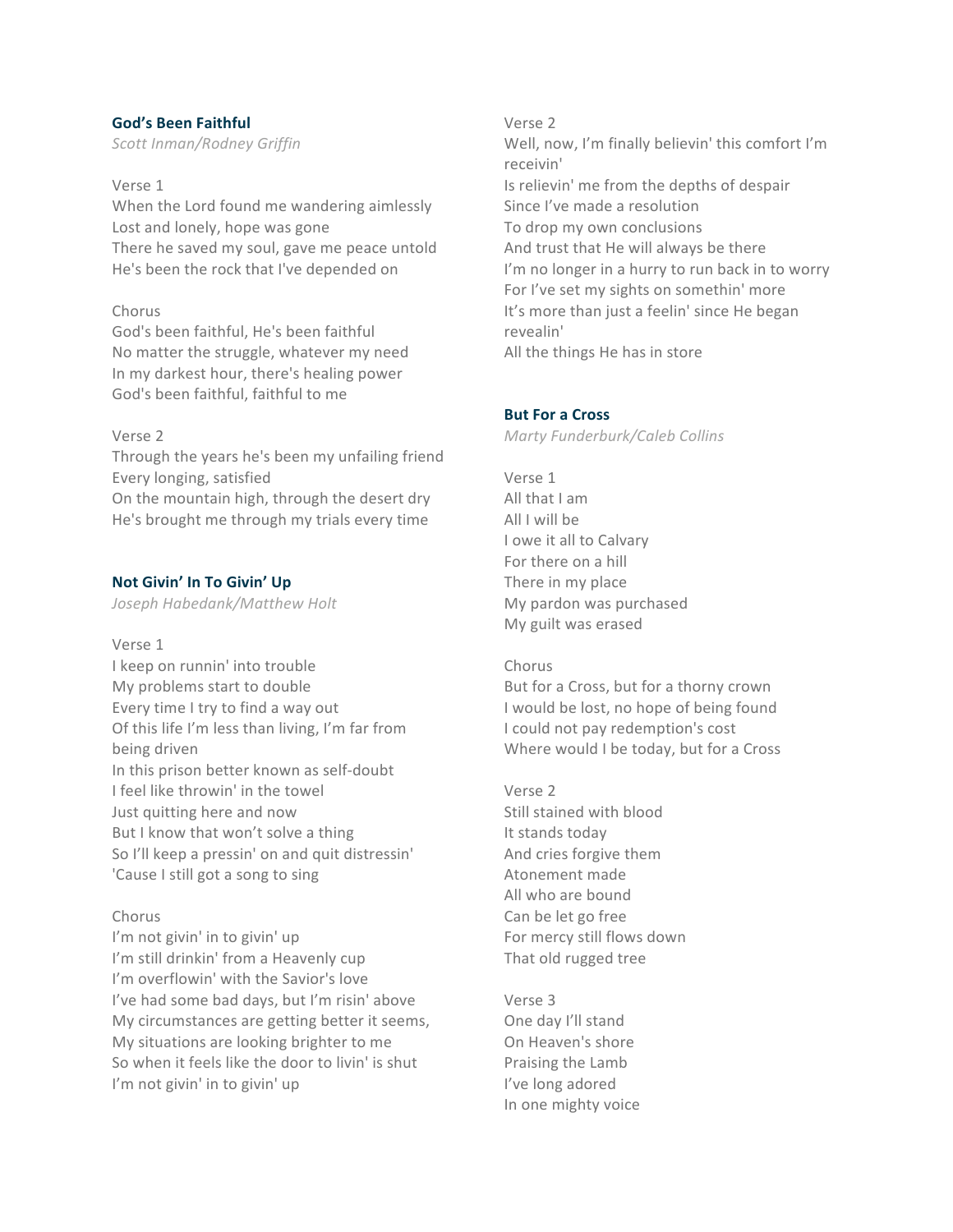That heavenly throng Will gather around Him And join in the song

### **When You Say Jesus**

*Dianne Wilkinson*

### Verse 1

In the time of your troubles When you breath a desperate prayer Words sound so empty Suspended in the air If you want to touch Heaven And be sure your prayer is heard Everything your soul cries for Comes down to just one word

### Chorus

When you say, "Jesus" You've already said it all He sees your heartache He's there before you call Storms cease their raging The moment He speaks When you say, "Jesus" Jesus says, "Peace"

Bridge His name's a shelter A secure hiding place His name is higher Than any mountain you face

### **Thank You Now**

*Joel Lindsey/Lee Black*

Verse 1 Before this trial is finally passed Before the fear is gone Before this pain subsides at last And once again I'm strong

Chorus Thank you now for the mercy That I know will see me through Thank you now for the grace

That can only come from you Though I can't see the reason why Or understand just how Lord, I know your faithful So thank you now

### Verse 2

Lord so many times you've proved Just how good you are to me So before this mountain moves My song to you will be

### **One Well**

*Daryl Williams/Marty Funderburk*

### Verse 1

Do you thirst, is your spirit dry? Do you need a drink from a faithful supply? Oh, I found the source of that life-giving flow It will quench your thirst It will save your soul

### Chorus

There's only one well Where you can draw living water Only one well that will never run dry No other fountain flows from the father Only one well, one way, Jesus Christ

### Verse 2

There are wells that are made by men Where you fill your cup and get thirsty again But the living well satisfies evermore Just a drop will do When it's from the Lord

### **The Day Death Died**

*James I. Elliot/Marty Funderburk*

### Verse 1

The shadow of death had covered us all Doomed, born to die, since Adam's fall 'Til the great debt of sin that no man could pay Was finally settled one glorious day

Chorus